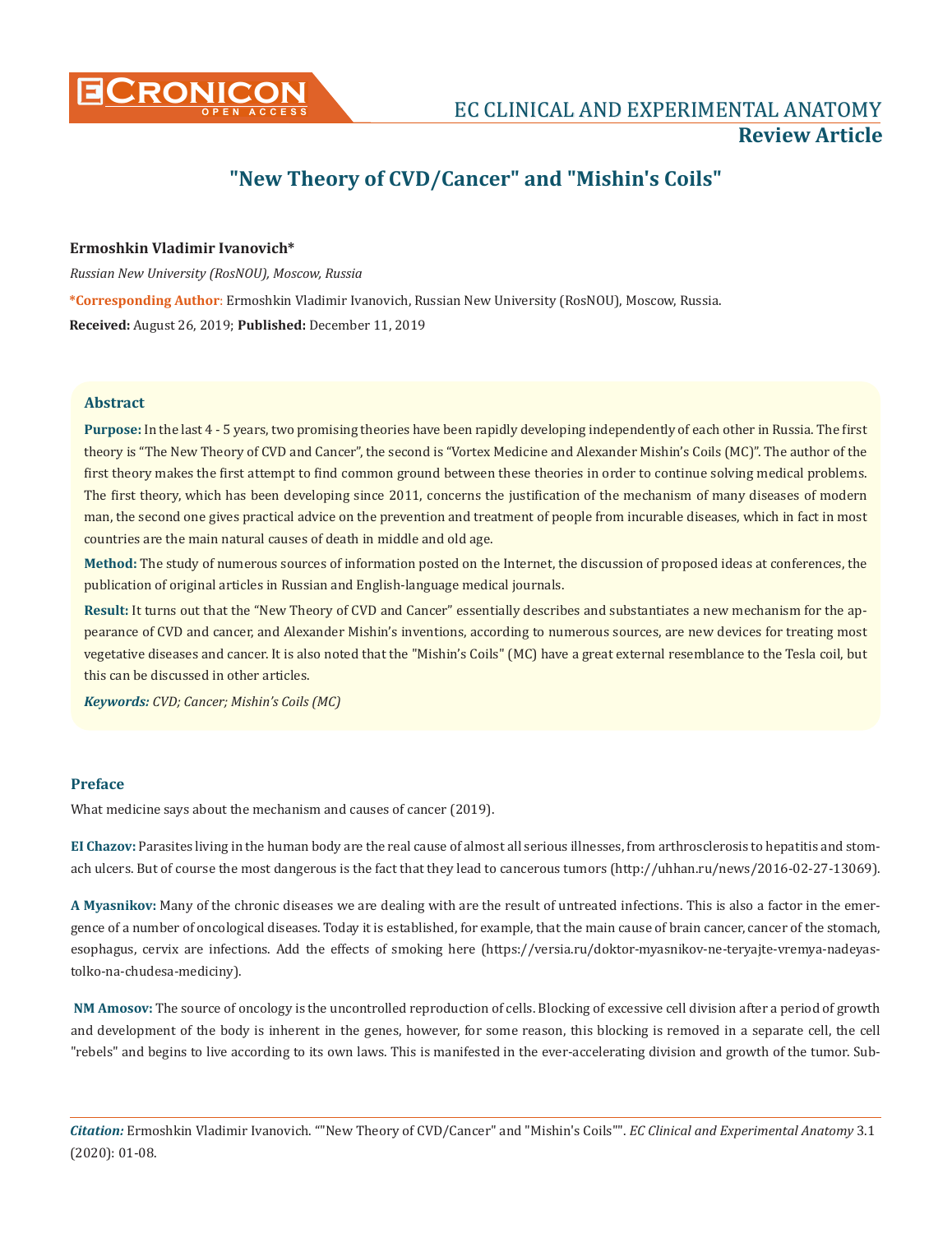sequently, individual tumor cells break into the lymphatic or blood vessels and "sow" other parts of the body, giving rise to new tumors - metastases ([https://med.wikireading.ru/15567\)](https://med.wikireading.ru/15567).

T**ullio Simoncini (Italy):** There are elements of knowledge that support the point of view that all types of cancer - as that happens in the plant world - come from fungal infections.

The National Cancer Institute and the influential medical journal *JAMA* (*Journal of American Medical Association*) finally admitted that they were mistaken for a long time.

Back in 2012, the National Cancer Institute assembled a group of experts to reassess the classification of some of the most frequently diagnosed types of cancer and their subsequent "re-diagnosis" and overly aggressive treatment of these conditions. They determined that probably millions of people were mistakenly diagnosed with breast cancer, prostate cancer, thyroid cancer and lung cancer, when in fact their conditions were safe and should have been defined as "benign formations of epithelial etiology". No apologies were made. The media completely ignored it. However, the most important thing has not been done: no radical changes in the traditional practice of diagnosis, prevention and treatment of cancer have occurred.

Thus, millions of people in the United States and around the world who were sure that they had a fatal cancer disease and who had undergone violent and crippling treatment on this occasion, seemed to hear: "Oh... We were wrong. You actually didn't have cancer" ([https://](https://lina-001.livejournal.com/671961.html) [lina-001.livejournal.com/671961.html](https://lina-001.livejournal.com/671961.html)).

**Traditional Chinese medicine "Qigong":** Cancer occurs due to emotional stress and pathogenic factors. The problem begins as a result of stagnation of blood and vital energy (!!!). As a result of prolonged stagnation, new (cancerous) cells are born. Neither the cancer body nor the cancer cells are components of the mother's body. Treatment: it is necessary to resume the circulation of "Qi" energy "by the method of fast walking with short sharp breathing [6]". We note here that the practice of "qigong" is more than 1000 years old! We also note that the ancient Chinese theory lacks only one study: "What is the mechanism of stagnation and thrombosis occurrence? What is the physics of this process?". The author's answer is the following: "Stagnation of blood and vital energy in a person occurs due to open arteriovenous anastomoses (AVA) under conditions of physical inactivity, plus the effect of gravity". The author's "New Theory of CVD/ Cancer" is based on this observation.

#### **Part 1: The new theory of CVD and Cancer**

In fact, this theory indicates the main mechanism of most CVDs and cancer: venous congestion due to uncontrolled leaks and stagnation of mixed blood in the venous pool. Leakage leads on the one hand to arrhythmias and, on the other hand, to blocking of capillary circulation in various organs. More details about the New Theory of CVD and Cancer can be found in the sources [1-21]. It's due to these repeated leaks, i.e. if the openings/closures of large arteriovenous anastomoses (AVA) are not optimal, aging of the body begins. It is concluded that the leakage of arterial blood through the AVA leads to numerous diseases. Apparently, in the future, influencing AVA, it will be possible to slow the onset of many ailments. Until now in official medicine more than 150 autonomic diseases are considered diseases with an "unknown mechanism".

Why do AVA open? It turns out that stress, numerous disorders, charges due to increased responsibility, dissatisfaction, a sedentary lifestyle, osteochondrosis, overeating, poor environment and "pollution" of the blood affect the nervous system. All this at some periods of time leads to an increase in blood pressure (BP). The body's natural reaction to increasing blood pressure is the dumping of excess arterial blood into the veins, in other words, the opening of the AVA, often between the superior mesenteric artery and the portal vein [2]. Blood overflows into veins, blood pressure drops and after seconds or minutes blood pressure rises again. And all this in order to save the smallest tender arteries from damage, so that heart attacks and brain strokes do not happen. Such an organismic defense has been developed for centuries. The notorious jumps in blood pressure often occur due to the opening/closing of AVA [19].

*Citation:* Ermoshkin Vladimir Ivanovich. ""New Theory of CVD/Cancer" and "Mishin's Coils"". *EC Clinical and Experimental Anatomy* 3.1 (2020): 01-08.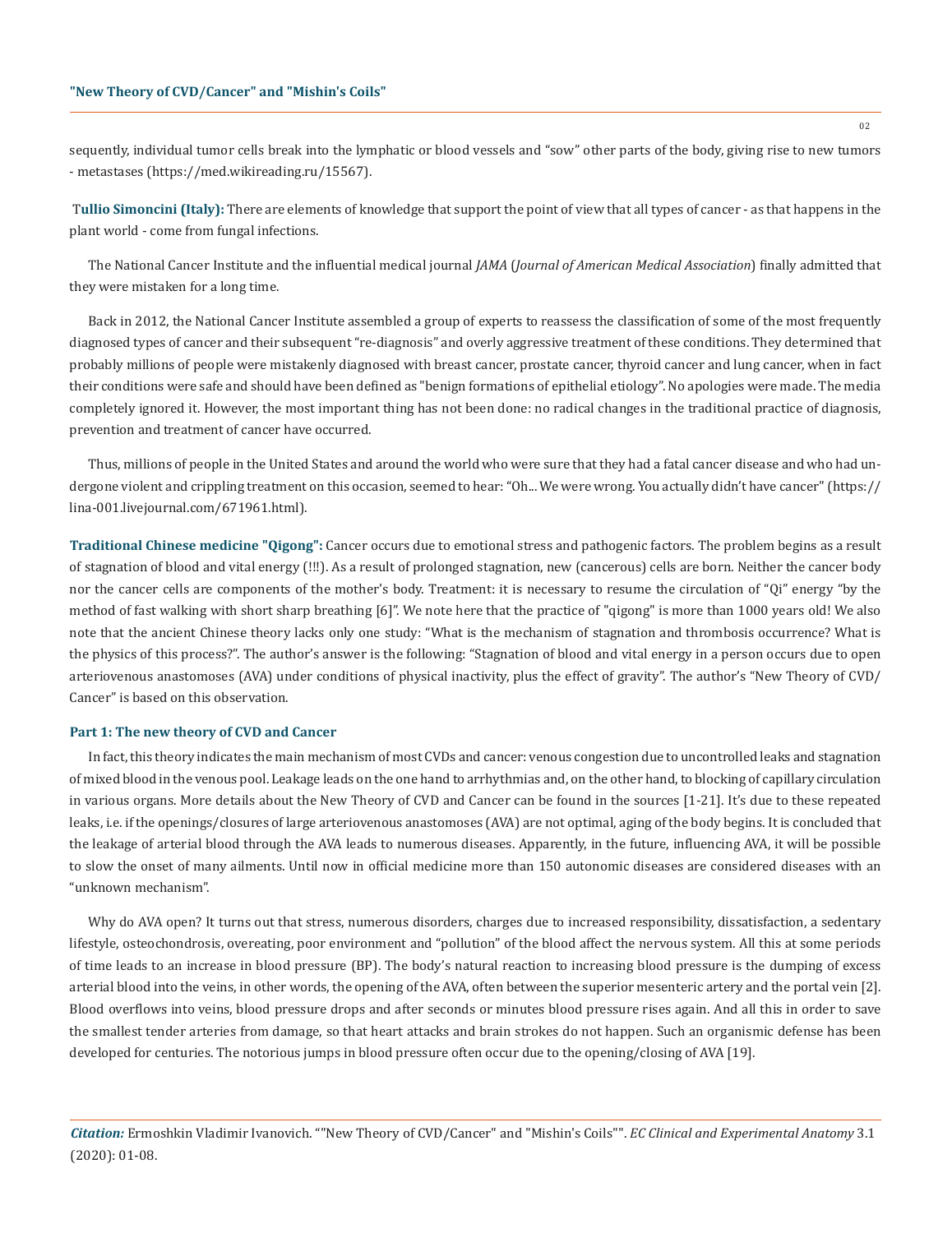The ratio of venous to arterial blood volume is gradually disrupted, venous blood volume increases, veins are stretched, arterial blood deficiency is observed. Due to overloads (taking into account gravity), venous valves are damaged. Systemic venous pressure (VP) is gradually increasing. The liver suffers primarily because large AVA can be near it. Due to the increase in VP in the vena cava and hepatic veins, hepatic blood flow is blocked, the liver overflows with stagnant blood. Further, edema of organs and skin, increase in body weight, increase in VP in the vena cava, starting from its lower border and to the level of the right atrium and above, are possible, while the outflow of blood from the brain is "supported". Further, the appearance of single extrasystoles (ES) or attacks of paroxysmal tachycardia of the heart with equal distances between the RR teeth is possible. Because since all vessels are full and tense, the mechanical pulsations reach the atria and ventricles. Mechanically induced excitation of cardiomyocytes (CMC) occurs. The equal RR intervals on the QRS cardiogram are explained by equal intervals of the travel time of the mechanical wave (pulse wave) along the contour of the vessels from the left ventricle through the aorta-liver-vena cava to the atria and ventricles. Official medicine, despite the fact that this statement is more than 8 years old, continues to believe that equal RR intervals arise due to the increased (!) automatism of the conducting cells and the formation of "ectopic pacemaker!" The new CVD/cancer Theory has a different point of view. According to it, in the case of an increase in the amplitude of mechanical tension in the atria above a certain level, atrial extrasystoles or, under certain additional conditions, atrial tachycardia are formed. In cases where a mechanical wave, having passed "unnoticed" in the atria, is focused somewhere in the ventricles, ventricular ES or ventricular tachycardia occurs. (This happens when a mechanical wave from above runs around the heart's "sphere" and concentrates from below!) Let me remind that the myocardium is equally well excited by both bioelectric and mechanical impulses.

It is known that "progressive" treatment of arrhythmia by the method of "cauterization (ablation)" is used in cardiology. The "cauterization" of the CMC simply violates the path of the transmission of excitation signals for the whole heart. Scars or future heterogeneities begin to weaken these signals, dissipate the power of bioelectric and mechanical waves. Note that the potential of the patient's heart is irretrievably lost and the heart will never regain its original strength.

In addition, due to open AVA and increased venous pressure, a second wider range of diseases is formed, primarily due to stagnation and micro blood stasis. Stagnation of the liver, pancreas, any organs, any parts of the small pelvis and legs occur. (By the way, the unpleasant smell from the feet arises due to the constant "draining" of dirty venous blood "to the bottom", to the soles! It creates a paradise for bacteria). Secondarily, i.e. somewhat later, blockages of capillary circulation occur for the upper body: for the lungs, for the heart and brain. Situationally, most often this happens when the body is in a horizontal position, i.e. at night rest. At this time, excess venous blood and intercellular fluid are distributed more evenly throughout the body, i.e. fluids flow from the legs to the upper body.

How do the first blockages happen? Excessive venous blood, under the influence of gravity and after damage to the venous valves, rushes down and, depending on the position of the body, reaches the lower venules. The pressure in the corresponding venules rises, and instead of the optimal 12 - 18 mmHg. reaches values of more than 40 - 50 mmHg. All this most often occurs in people with physical inactivity, for example, office workers and middle-aged passive people. Don't forget that in arterioles, normal pressure should be about 20 - 50 mmHg. This means that in passive people the pressure difference between arterioles and venules becomes insufficient for blood circulation, it becomes close to zero (instead of the optimal difference of 15 - 20 mmHg). The blood in the capillaries of some organs either does not move or makes small oscillatory movements back and forth. At these moments, the nutrition of some working cells is absent, or it is insufficient. Given that the cells in the body are about 40,000,000,000,000 (40 trillion), and the length of all vessels is about 100,000 km, it is easy to imagine that many hundreds of cells every second (minute, hour) may lack oxygen and nutrients. In my opinion, under the conditions of terrestrial gravity, it is impossible for "upright" people to create a mobile system of 40 trillion cells and at the same time ensure that all cells have the same nutritional conditions. Therefore, groups of cells that lack nutrition and oxygen are continuously formed, and these cells are prone to apoptosis, necrosis and mutations. In these small groups of cells, there is no positive pressure gradient between arterioles and venules, and there is no micro blood circulation. The statement of many thinkers seems plausible: give a sufficient pressure gradient, free all capillaries from debris and damage, and the immune system itself will cope with all diseases. Thanks to the New

03

*Citation:* Ermoshkin Vladimir Ivanovich. ""New Theory of CVD/Cancer" and "Mishin's Coils"". *EC Clinical and Experimental Anatomy* 3.1 (2020): 01-08.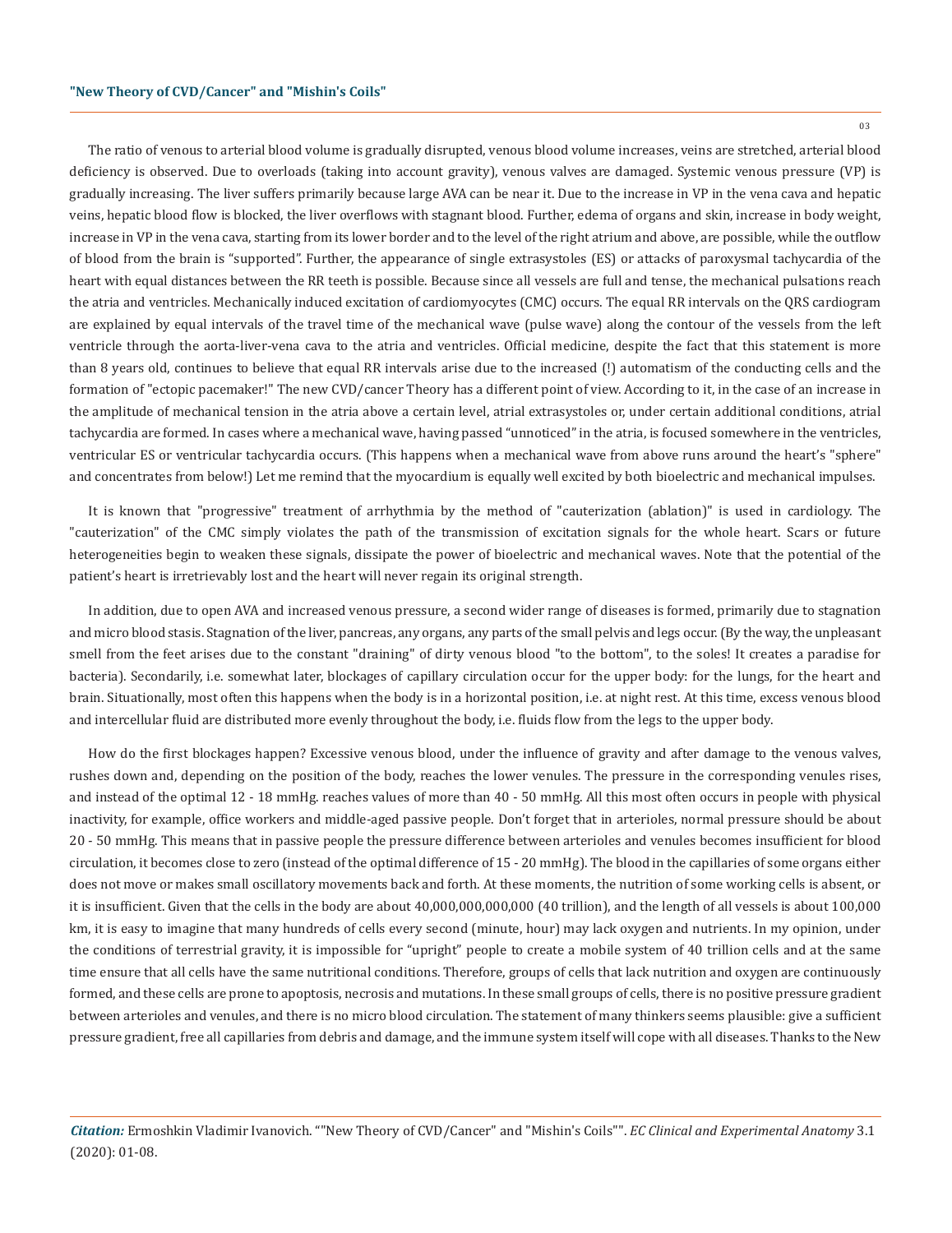Theory of CVD, one can say even shorter: it is necessary to regulate the work of all AVA, it is necessary to give daily physical activity to the cardiovascular system and the whole body.

On the other hand, during stagnation, immune cells cannot come close to blocked, cancerous, damaged, or foreign cells as there is no "transport", there is no movement of blood and other fluids near the cells. Therefore, stagnant blood naturally undergoes thrombosis in such capillaries. A little later, the problem arises in the human body of how to get rid of dead cells and clots of thrombosed blood both from the side of arterioles and from the side of venules. It is already known that all this "garbage", all wastes and toxins, when there are too many of them, are encapsulated (deposited) in "convenient places", "looped" and can no longer leave the body on their own (without drastically changing their lifestyle). A person leading an unhealthy lifestyle is oversaturated with wastes, he is constantly tired, passive, sick, almost always overweight. This picture is confirmed by ancient Chinese and Arab medical practice in the form of cupping therapy, hijama, leeches. Using periodic hijama strict procedures, dirty blood is expelled from the body and a person recovers [21]. Anyone after these procedures can make sure that there are a huge amount of toxins and wastes inside. The removed fluids are dark in the color of old blood clots.

Mainly due to open AVA, due to increased venous pressure and overflow of the vena cava, ES and paroxysmal tachycardia occur and then more serious heart diseases, including heart failure, fibrosis and heart attacks can occur. It is venous congestion that is the cause of many diseases, including ischemia of organs, digestive disorders due to blockages of the liver and pancreas. Atherosclerosis develops in parallel strokes are possible. So, there is a constant clogging of the body with encapsulated wastes and toxins. That is why there is a comorbidity of diseases in humans and the global reason is only one: venous congestion. So almost all serious diseases are pairwise correlated. Meanwhile, official medicine sometimes finds these correlations in its numerous studies, raises the question "Why?" being surprised by this for over 100 years.

Proposed prevention and treatment (considering the cases without the use of Mishin's Coils): moderate physical activity, massage, proper nutrition, healthy lifestyle, hijama, leeches, cupping therapy, various effects to enhance capillary circulation, targeted effects on AVA anastomoses in the future. You can get acquainted with the New Theory in more detail in the already mentioned sources [1-21].

#### **Part 2: Vortex medicine and "Mishin's Coils"**

And now let's speak about the "Vortex medicine and Mishin's Coils (MC)". Starting from 2014, this theory and his inventions are actively promoted to the masses by Alexander Nikolaevich Mishin and his many followers from different countries [see Internet links for MK, below].

Mishin Alexander Nikolaevich shined his activity on the so-called "Vortex Medicine". This is a new direction in medicine. Mishin is the developer of the unique principle of the vortex effect on the biofield, both of the whole organism and of individual organs, tissues and cells. Such an effect in most cases completely eliminates ailments, returning the body to a "pristine" state. In fairness, I must say that there is a certain percentage of negative reviews on the Internet. But it is already clear that the fame and mass production of "Mishin's Coils" touched the "living" of all modern medicine. For the entire period of activity of A. Mishin and his followers, I did not find on the Internet a single official medical refutation of the proposed procedures. How to explain this?

"Mishin's coils" have already helped thousands of people around the world. They easily defeat both banal flu and terrible oncology. Of course, accurate MC performance figures are waiting in the wings. Official medicine has not yet developed a policy regarding the use of MC.

So, what is the secret of MC?

According to Alexander Mishin, cancer cells have DNA closed in a ring, while the DNA of a healthy cell is an open (linear) spiral. Mishin's guess is confirmed in the work of B.P. Koptina "Genetic Disaster" on page 97 of the book "Carcinogenesis" edited by Zaridze (head of the

*Citation:* Ermoshkin Vladimir Ivanovich. ""New Theory of CVD/Cancer" and "Mishin's Coils"". *EC Clinical and Experimental Anatomy* 3.1 (2020): 01-08.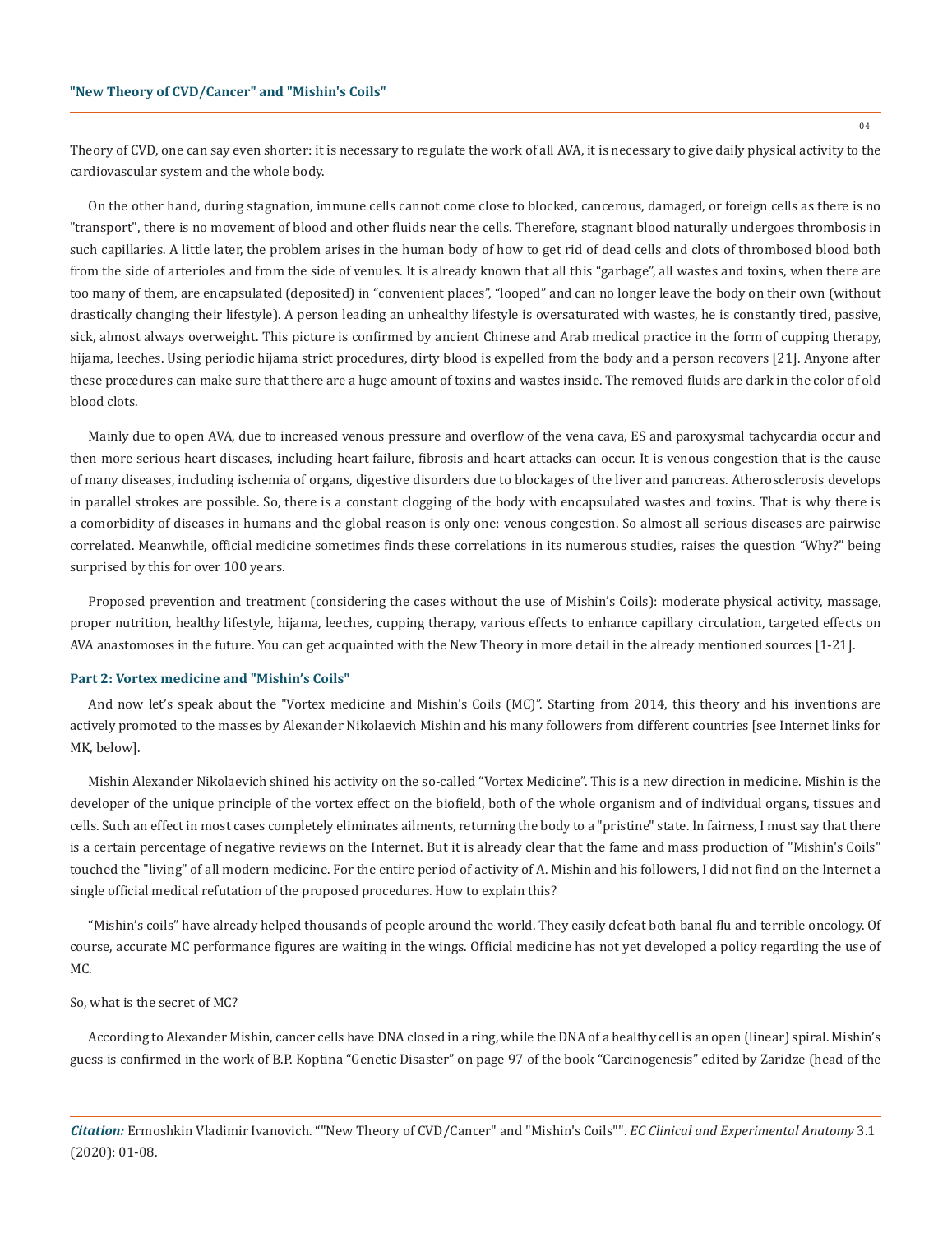Russian Cancer Center). The adhesion of chromosomes, the adhesion of the ends of chromosomes making them closed, in other words circular, or ring-shaped, is shown. Fortunately for humans and animals, malicious viruses and fungi have closed RNA and DNA. Closed structures, under the action of the vector of the electrostatic field variable in amplitude and in the direction at certain frequencies begin to collapse, which leads to the healing of partially affected cells, to the death of cancer cells, fungi, and harmful structures. The latter are carried out of the body either through the lymphatic tract, or through the kidneys, intestines, and skin. Urine, especially at the beginning of treatment, becomes dark and with smell. When using MC, healthy cells, fortunately, are not only "transparent" to such radiation, but are also their conductors. The radiation of the Mishin's coils is neutral or even useful to them. Therefore, irradiation with coils in one place of the body can cause "responses, light sensations, treatment" in another remote place of the body. A healthy person does not feel the effects of Mishin's coils radiation.

An explanation of the "physics" of the process of treating cancer and other diseases from the point of view of A. Mishin can be found in the audio recordings.

See below the first link on " Vortex Theory and Mishin's Coils":

- From 1 min 45 sec to 4 min 50 sec A. Mishin says that "looped structures" arise throughout the body, anywhere in the body. This is trash that must be destroyed and disposed of. He does not examine in detail why these structures arise (he speaks as an example of erythrocytes stuck in the capillaries, for example, after drinking alcohol, etc.) [From my point of view, from the point of view of the author of the "New Theory of CVD/Cancer": "This is possibly the effect of open AVA and blocking of capillary circulation both from the side of venules and from the side of arterioles, this is encapsulation of groups of cells subjected to thrombosis, necrosis, apoptosis, mutations];
- From 7 min. 50 sec. to 8 min. 20 sec. the author of vortex medicine says that "Mishin's Coils" enhance the capillary effect and restore blood circulation. [Yes, just about the lack of capillary circulation, about hypoxia and increased acidity of the tissue around the affected cells, about the need for action on the capillaries tells the New Theory of CVD/cancer];
- From 11 minutes 00 seconds to 13 minutes 00 seconds A. Mishin says that CMs collapse (through implosion) and thereby destroy ringed encapsulated structures consisting of colonies of old and cancer cells, toxins, viruses, etc.

In conclusion, it is necessary to say that in the treatment by MC interesting events can occur in a person with old injuries, scars, polyps, warts and fractures. Thanks to the use of MC, the destruction of old and gradual renewal of nerve and other cells, the purification of blood vessels from plaques, and the growth of new capillaries occur. Sometimes removal of solid and liquid fractions saturated with slags and toxins through the natural ducts or through the skin occurs.

The collection of vortex medicine statistics is ongoing.

## **Conclusion**

The author of the "New Theory of CVD and Cancer" believes that the two theories presented are well complementary. Merging into a single theory, these two theories can cause a big sensation in medicine. Until July 2019, separately, these two theories did not look complete and global. The New CVD and Cancer Theory lacked a section: "What to do and how to effectively treat a person when the human organs are already saturated with wastes, cancer cells and "ring structures"? Vortex Medicine lacked the section for convincingness:

"Why can ring-shaped structures occur in people and animals all over the body?"

A. Mishin's attitude to the "New Theory of CVD/Cancer" is still unknown.

Of course, this is only the first article on the New Unified Theory, and I hope many biophysicists, biochemists, other scientists will be able to supplement and clarify the description of the subtle mechanisms of this theory. Apparently, this may happen in the near future. It

05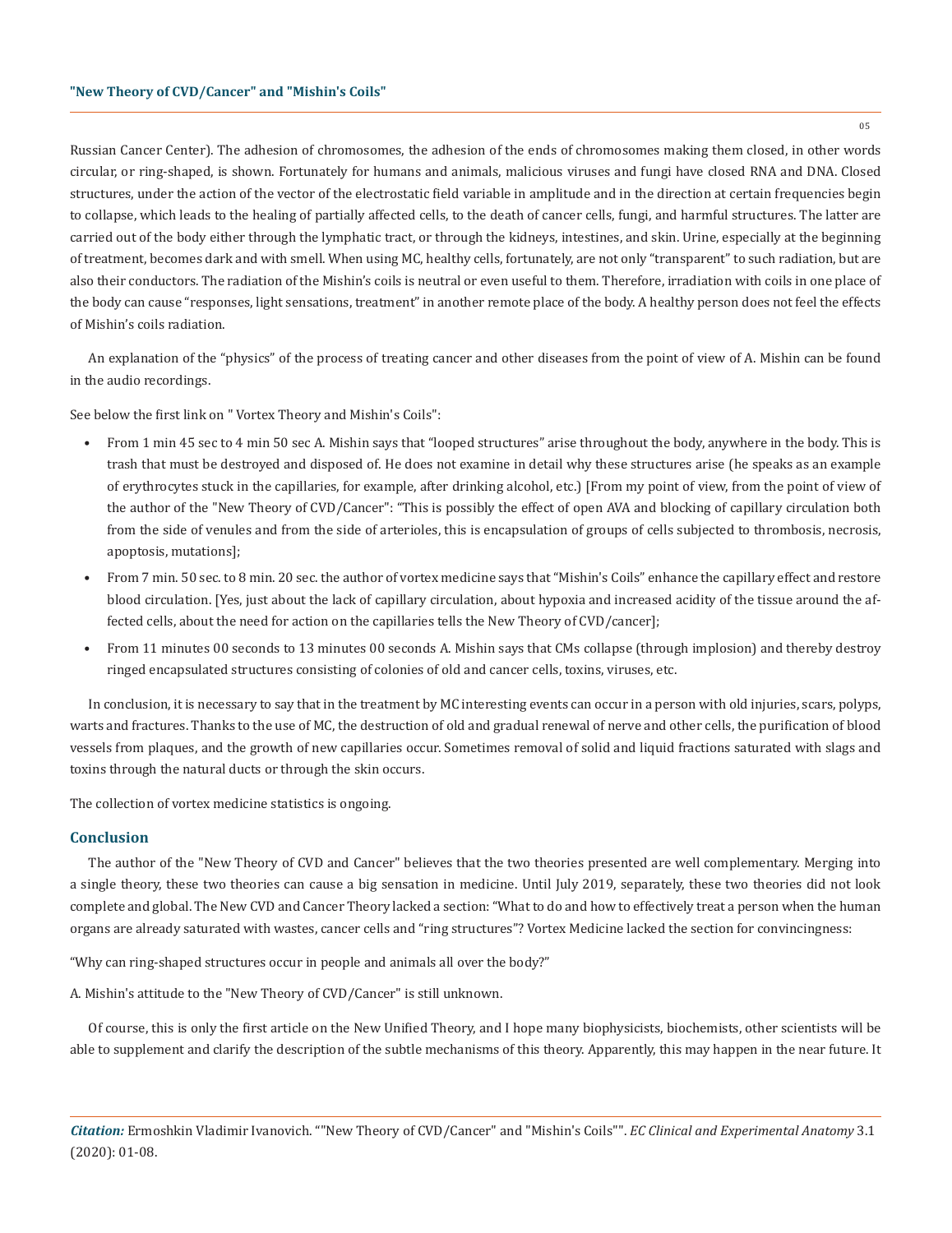can be assumed that the treatment with "Mishin's Coils" can be further strengthened, improved, supplemented and introduced into the masses right up to the workplace.

It is noteworthy that these two theories were developed not by physicians, but by two physicists who are not even familiar with each other.

And what has medicine done over the past centuries regarding the development of a theory of cancer development? Apparently, nothing revolutionary: see the preface to this article.

However, since the technology is new, the question of the use of Mishin's coils each person should decide for himself, perhaps consulting with doctors.

## **Bibliography**

- 1. [Ermoshkin VI. "The Cause of the Morning Headache is A Violation of the Venous Outflow from the Head due to the Oncoming Flow".](https://www.omicsonline.org/open-access/the-cause-of-the-morning-headache-is-a-violation-of-the-venous-outflow-from-the-head-due-to-the-oncoming-flow-105026.html)  *[Journal of Biomedical and Pharmaceutical Sciences](https://www.omicsonline.org/open-access/the-cause-of-the-morning-headache-is-a-violation-of-the-venous-outflow-from-the-head-due-to-the-oncoming-flow-105026.html)* 1.2 (2018): 113.
- 2. [Clinical case. Russian.](http://valsalva.ru/viewtopic.php?t=1101&sid=137874936ec435e6be6626bf749f6a0f)
- 3. Vladimir Ermoshkin. "The Cause of Cancer from the Point of View of the New Theory of CVD". *Chronicle of Medicine and Surgery* 2.1 (2018): 88-93.
- 4. [Ermoshkin VI. "New theory of arrhythmia. Conceptual substantiation of arrhythmia mechanisms".](https://www.cardiometry.net/files/no8-may-2016/cardiometry-no8-may-2016.pdf) *Cardiometry* 8 (2016): 6-17.
- 5. [Ermoshkin VI. "The new theory of heart failure". London \(2017\).](https://heartdiseases.conferenceseries.com/abstract/2017/the-new-theory-of-heart-failure)
- 6. [Ermoshkin VI. "The new theory of cancer complements ancient Chinese Qigong therapy".](https://oatext.com/The-new-theory-of-cancer-complements-ancient-Chinese-Qigong-therapy.php) *Hypertension Current Concepts and Therapeutics* [1 \(2017\).](https://oatext.com/The-new-theory-of-cancer-complements-ancient-Chinese-Qigong-therapy.php)
- 7. Ermoshkin V. "The Cause of Some Cancers because of the Open Arteriovenous Anastomoses". *Journal of Gastrointestinal Cancer and Stromal Tumor* 2 (2017): 1000111.
- 8. [Vladimir Ermoshkin. "Multiple Sclerosis. Why Did The "Progressive Theory" of Paulo Zamboni Not Find Support? But Then A New one](https://biocoreopen.org/articles/Multiple-Sclerosis-Why-Did-The-Progressive-Theory-of-Paulo-Zamboni-Not-Find-Support-But-Then-a-New-one-Was-Born.pdf)  Was Born!". *[International Journal of Case Studies in Clinical Research](https://biocoreopen.org/articles/Multiple-Sclerosis-Why-Did-The-Progressive-Theory-of-Paulo-Zamboni-Not-Find-Support-But-Then-a-New-one-Was-Born.pdf)* 2.1 (2018): 4-6.
- 9. Ermoshkin VI. "Arteriovenous anastomoses and cardiovascular diseases". 8<sup>th</sup> Cardiovascular Nursing and Nurse Practitioners Meeting. [Las Vegas, USA \(2016\).](http://www.omicsonline.org/proceedings/arteriovenous-anastomoses-and-cardiovascular-diseases-48866.html)
- 10. [Ermoshkin VI. "Venous congestion due to large arteriovenous anastomoses".](https://oatext.com/Venous-congestion-due-to-large-arteriovenous-anastomoses.php) *Hypertension Current Concepts and Therapeutics* 1 (2016).
- 11. [Ermoshkin VI. "Heart transplantation mysteriously eliminates arrhythmia".](https://www.researchgate.net/publication/303468075_Heart_transplantation_mysteriously_eliminates_arrhythmia) *Cardiometry* 8 (2016): 18-21.
- 12. [Ermoshkin V. "Pathological Role of the "Invisible" Anastomoses".](https://www.omicsonline.org/open-access/pathological-role-of-the-invisible-anastomoses-2155-9538-1000209.php?aid=82749) *Journal of Bioengineering and Biomedical Science* 6 (2016): 209.
- 13. [Vladimir Ermoshkin. "Numerous studies show: not an excess of cholesterol, but first of all a systemic inflammation is the real reason](https://biocoreopen.org/ijch/Numerous-Studies-Show-Not-an-Excess-of-Cholesterol-but-First-of-all-a-Systemic-Inflammation-is-The-Real-Reason-of-Many-Cardiovascular-Diseases-and-of-Sudden-Death.php) of many cardiovascular diseases and of sudden death". *[International Journal of Cardiology and Heart Health](https://biocoreopen.org/ijch/Numerous-Studies-Show-Not-an-Excess-of-Cholesterol-but-First-of-all-a-Systemic-Inflammation-is-The-Real-Reason-of-Many-Cardiovascular-Diseases-and-of-Sudden-Death.php)* 1.2 (2017): 22-24.
- 14. [Vladimir Ermoshkin. "The pathological mechanism of systemic inflammation in humans has opened. The reason is uncontrolled leak](https://biocoreopen.org/ijch/The-Pathological-Mechanism-of-Systemic-Inflammation-in-Humans-Has-Opened-The-Reason-is-Uncontrolled-Leakage-of-Arterial-Blood-Through-Arteriovenous-Anastomoses.php)age of arterial blood through arteriovenous anastomoses". *[International Journal of Cardiology and Heart Health](https://biocoreopen.org/ijch/The-Pathological-Mechanism-of-Systemic-Inflammation-in-Humans-Has-Opened-The-Reason-is-Uncontrolled-Leakage-of-Arterial-Blood-Through-Arteriovenous-Anastomoses.php)* 1.2 (2017): 12-14.

06

*Citation:* Ermoshkin Vladimir Ivanovich. ""New Theory of CVD/Cancer" and "Mishin's Coils"". *EC Clinical and Experimental Anatomy* 3.1 (2020): 01-08.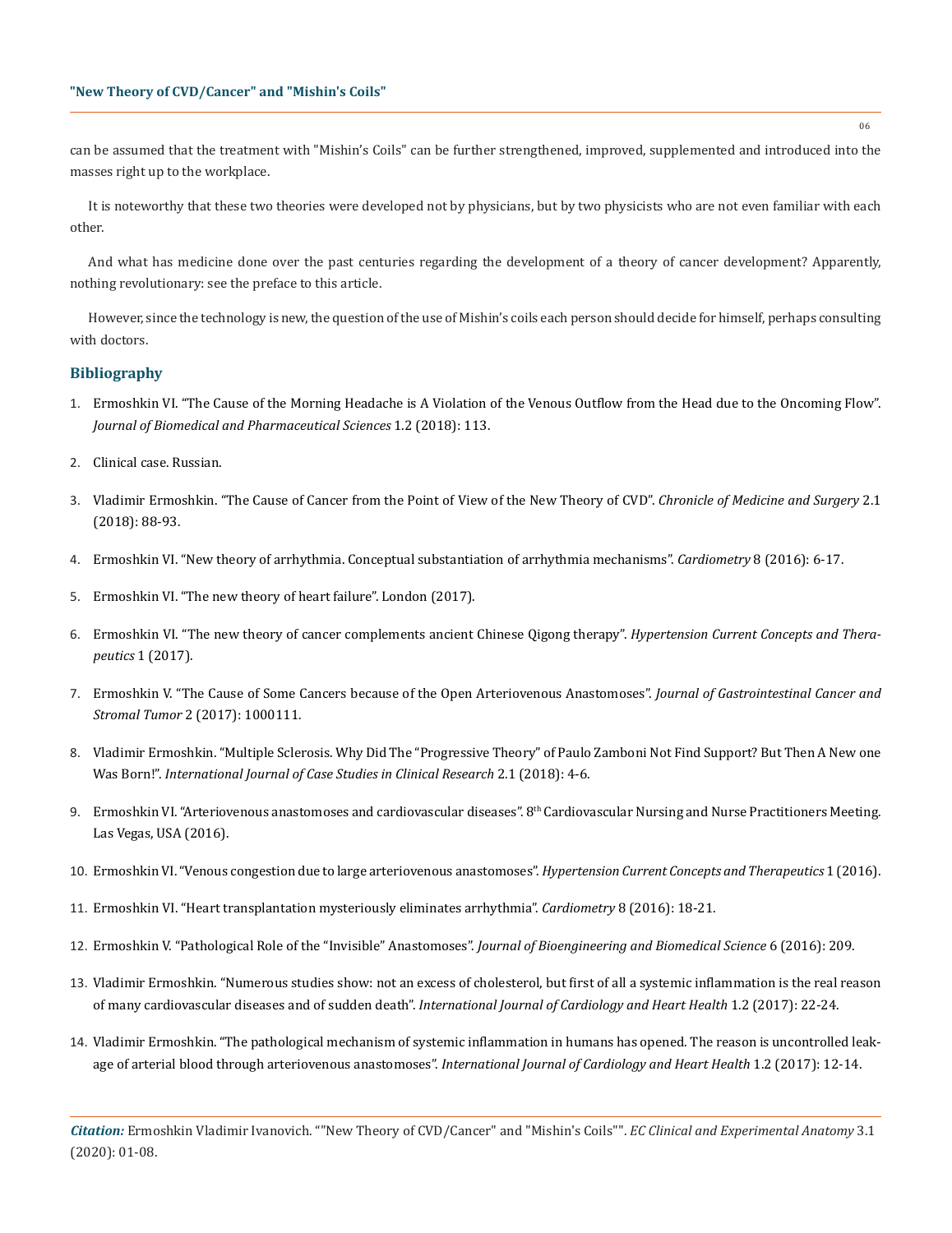- 15. [Vladimir Ermoshkin. "The Cause of Endometriosis and Venous Plethora Because of the Open Arteriovenous Anastomoses".](http://crimsonpublishers.com/igrwh/fulltext/IGRWH.000507.php) *Investiga[tions in Gynecology Research and Womens Health](http://crimsonpublishers.com/igrwh/fulltext/IGRWH.000507.php)* 1.2 (2017): IGRWH.000507.
- 16. [Ermoshkin Vladimir Ivanovich. "Hypothesis of Night and Morning Rises in Blood Pressure".](https://www.ecronicon.com/eccy/pdf/ECCY-06-00271.pdf) *EC Cardiology* 6.3 (2019): 217-222.
- 17. Ermoshkin VI. "CVD and intestinal diseases related?" (2019).
- 18. [Ermoshkin VI. "Multiple sclerosis. Why does the progressive theory of Paulo Zamboni not find full support?" \(2018\).](http://www.medlinks.ru/article.php?sid=76078&query=%E5%F0%EC%EE%F8%EA%E8%ED)
- 19. [Lukyanchenko VA. "Cardiometric signs of arteriovenous anastomoses in the vascular system of the body".](https://www.researchgate.net/publication/303467989_Cardiometric_signs_of_performance_of_arteriovenous_anastomosis_in_human_cardiovascular_system) *Cardiometry* 8 (2016).
- 20. [Ermoshkin VI. "The mechanism of hypertensive crises" \(2019\).](http://www.medlinks.ru/article.php?sid=81798)
- 21. [Ermoshkin VI. "Rehabilitation of human treatment using hijama, bloodletting and hirudotherapy" \(2015\).](http://www.medlinks.ru/article.php?sid=64955)

## **Whirlpool Theory and Mishin Coils Internet Links**

- 1. [https://yandex.ru/search/?text=%D0%BC%D0%B8%D1%88%D0%B8%D0%BD%20%D0%B2%20%D0%B3%D0%BE%](https://yandex.ru/search/?text=%D0%BC%D0%B8%D1%88%D0%B8%D0%BD%20%D0%B2%20%D0%B3%D0%BE%D1%81%D1%82%D1%8F%D1%85%20%D1%83%20%D1%81%D0%B5%D0%B4%D0%BE%D0%B3%D0%BE%20%D1%87%D0%B0%D1%81%D1%82%D1%8C%201&lr=213#/videowiz?filmId=6774154290711713398) D1[%81%D1%82%D1%8F%D1%85%20%D1%83%20%D1%81%D0%B5%D0%B4%D0%BE%D0%B3%D0%BE%20%D1](https://yandex.ru/search/?text=%D0%BC%D0%B8%D1%88%D0%B8%D0%BD%20%D0%B2%20%D0%B3%D0%BE%D1%81%D1%82%D1%8F%D1%85%20%D1%83%20%D1%81%D0%B5%D0%B4%D0%BE%D0%B3%D0%BE%20%D1%87%D0%B0%D1%81%D1%82%D1%8C%201&lr=213#/videowiz?filmId=6774154290711713398)- [%87%D0%B0%D1%81%D1%82%D1%8C%201&lr=213#/videowiz?filmId=6774154290711713398](https://yandex.ru/search/?text=%D0%BC%D0%B8%D1%88%D0%B8%D0%BD%20%D0%B2%20%D0%B3%D0%BE%D1%81%D1%82%D1%8F%D1%85%20%D1%83%20%D1%81%D0%B5%D0%B4%D0%BE%D0%B3%D0%BE%20%D1%87%D0%B0%D1%81%D1%82%D1%8C%201&lr=213#/videowiz?filmId=6774154290711713398)
- 2. <http://energodar.net/zdorov.php?str=pribory/2017>
- 3. <https://www.youtube.com/watch?v=nGPckpd2zkc>
- 4. <https://ylip.ru/opyt>
- 5. <http://www.auto-rostov.ru/index.php?showtopic=116013>
- 6. [https://hmp3.ru/LjB7PTjwDLW6G2hwxg-Ftw\\_zachem-ya-zakazala-katushki-mishina.html](https://hmp3.ru/LjB7PTjwDLW6G2hwxg-Ftw_zachem-ya-zakazala-katushki-mishina.html)
- 7. <https://www.saisei-mirai.or.jp/ru/cancer/ttf.html>
- 8. <https://www.youtube.com/watch?v=eRSXeXGw3Ss>
- 9. [https://www.youtube.com/watch?v=ljUd1Fw\\_xbg](https://www.youtube.com/watch?v=ljUd1Fw_xbg)
- 10. [https://katushki-mishina.com/%D0%BF%D1%80%D0%B8%D0%BD%D1%86%D0%B8%D0%BF-%D0%B4%D0%B5%D0%B](https://katushki-mishina.com/%D0%BF%D1%80%D0%B8%D0%BD%D1%86%D0%B8%D0%BF-%D0%B4%D0%B5%D0%B9%D1%81%D1%82%D0%B2%D0%B8%D1%8F-%D0%BA%D0%B0%D1%82%D1%83%D1%88%D0%BA%D0%B8-%D0%BC%D0%B8%D1%88%D0%B8%D0%BD%D0%B0/) [9%D1%81%D1%82%D0%B2%D0%B8%D1%8F-%D0%BA%D0%B0%D1%82%D1%83%D1%88%D0%BA%D0%B8-%D0%BC](https://katushki-mishina.com/%D0%BF%D1%80%D0%B8%D0%BD%D1%86%D0%B8%D0%BF-%D0%B4%D0%B5%D0%B9%D1%81%D1%82%D0%B2%D0%B8%D1%8F-%D0%BA%D0%B0%D1%82%D1%83%D1%88%D0%BA%D0%B8-%D0%BC%D0%B8%D1%88%D0%B8%D0%BD%D0%B0/)- [%D0%B8%D1%88%D0%B8%D0%BD%D0%B0/](https://katushki-mishina.com/%D0%BF%D1%80%D0%B8%D0%BD%D1%86%D0%B8%D0%BF-%D0%B4%D0%B5%D0%B9%D1%81%D1%82%D0%B2%D0%B8%D1%8F-%D0%BA%D0%B0%D1%82%D1%83%D1%88%D0%BA%D0%B8-%D0%BC%D0%B8%D1%88%D0%B8%D0%BD%D0%B0/)
- 11. [http://www.youryoga.org/article/katushra\\_mishina.htm](http://www.youryoga.org/article/katushra_mishina.htm)
- 12. <https://www.youtube.com/channel/UCVgyRaKTWdcuDMD8ZwsQquw/videos>
- 13. [https://www.youtube.com/watch?v=EQB2\\_a8d1j4](https://www.youtube.com/watch?v=EQB2_a8d1j4)
- 14. <https://www.youtube.com/watch?v=oP6dVAQVzhE&t=5s>